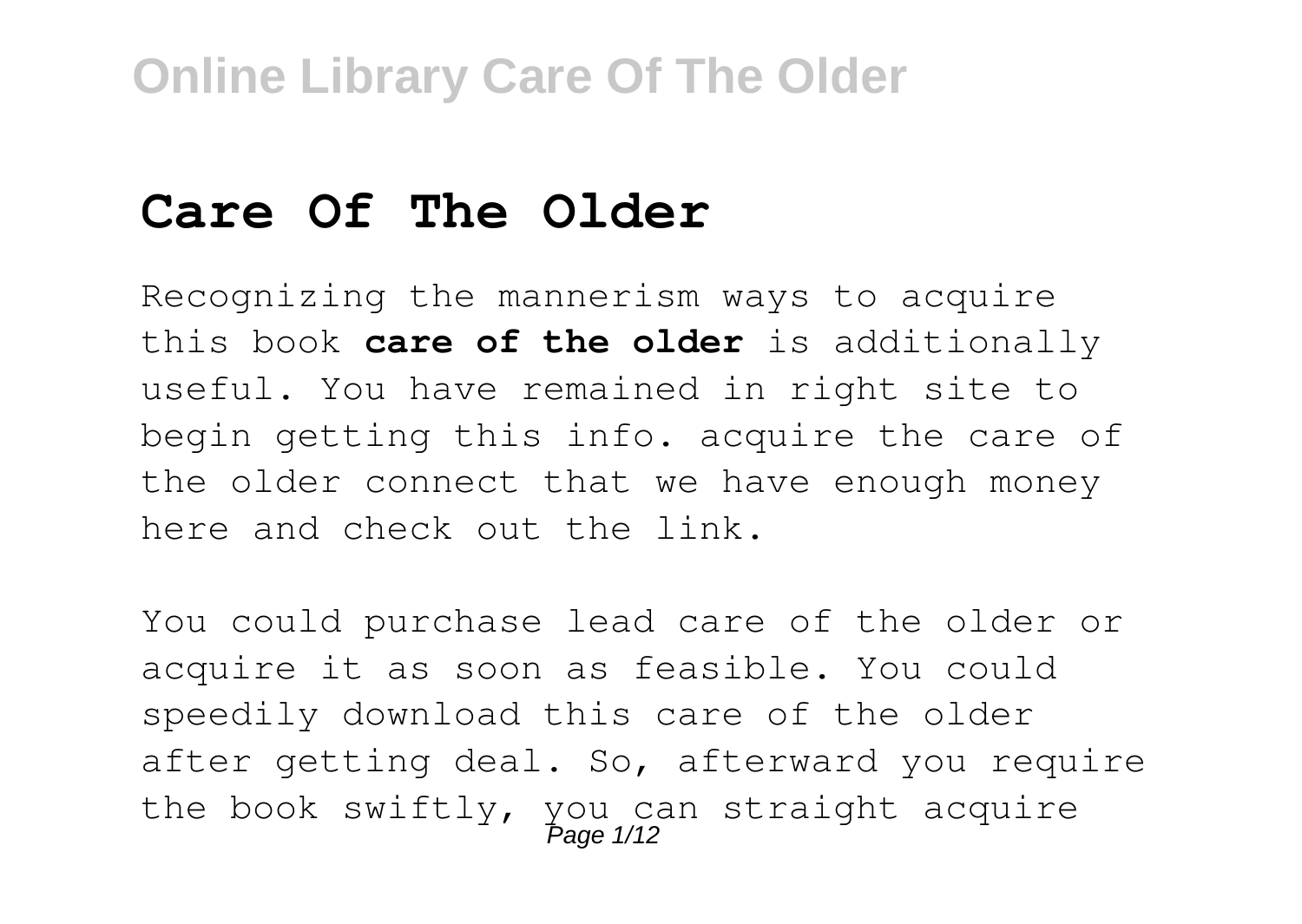it. It's for that reason very easy and as a result fats, isn't it? You have to favor to in this sky

#### Care Of The Older

Older adults in America are living longer lives and will outnumber people under the age of 18 by nearly 500,000 by 2034, according to the U.S. Census Bureau.

#### Commit to Getting the Care You Need as You

#### Age

Nearly a third of Americans who arranged for paid care for an older person or someone with Page 2/12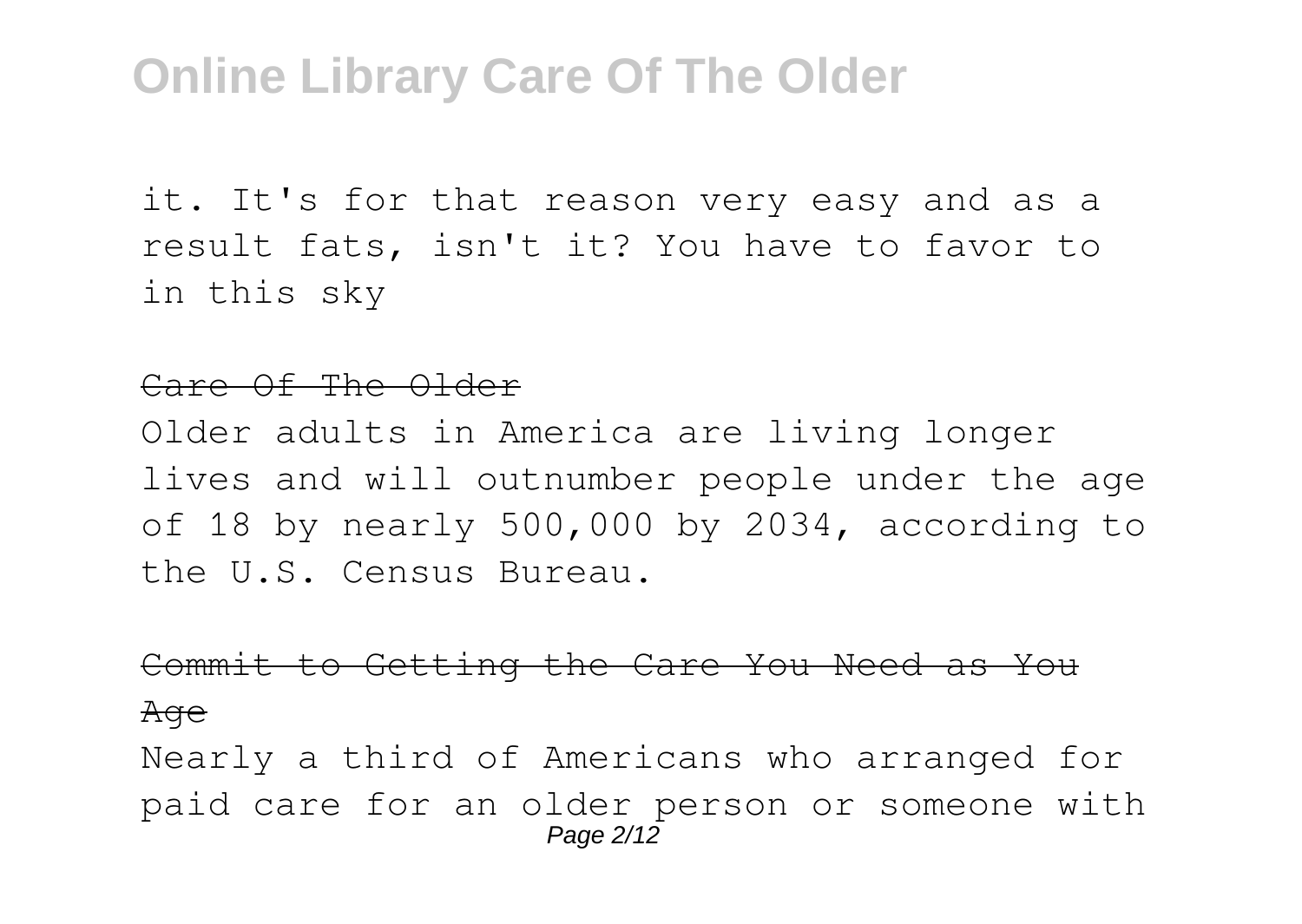dementia employed workers who were not hired through a regulated agency, according to a new RAND Corporation ...

Nearly a third of Americans use gray market caregivers to aid the elderly and those with dementia

Rosa, 17, and Anthony, 14, have not spent much time together since entering foster care when they were young. They hope a family will finally bring them together.

Before older sibling ages out of Texas foster care, she wants a family for both of them Page 3/12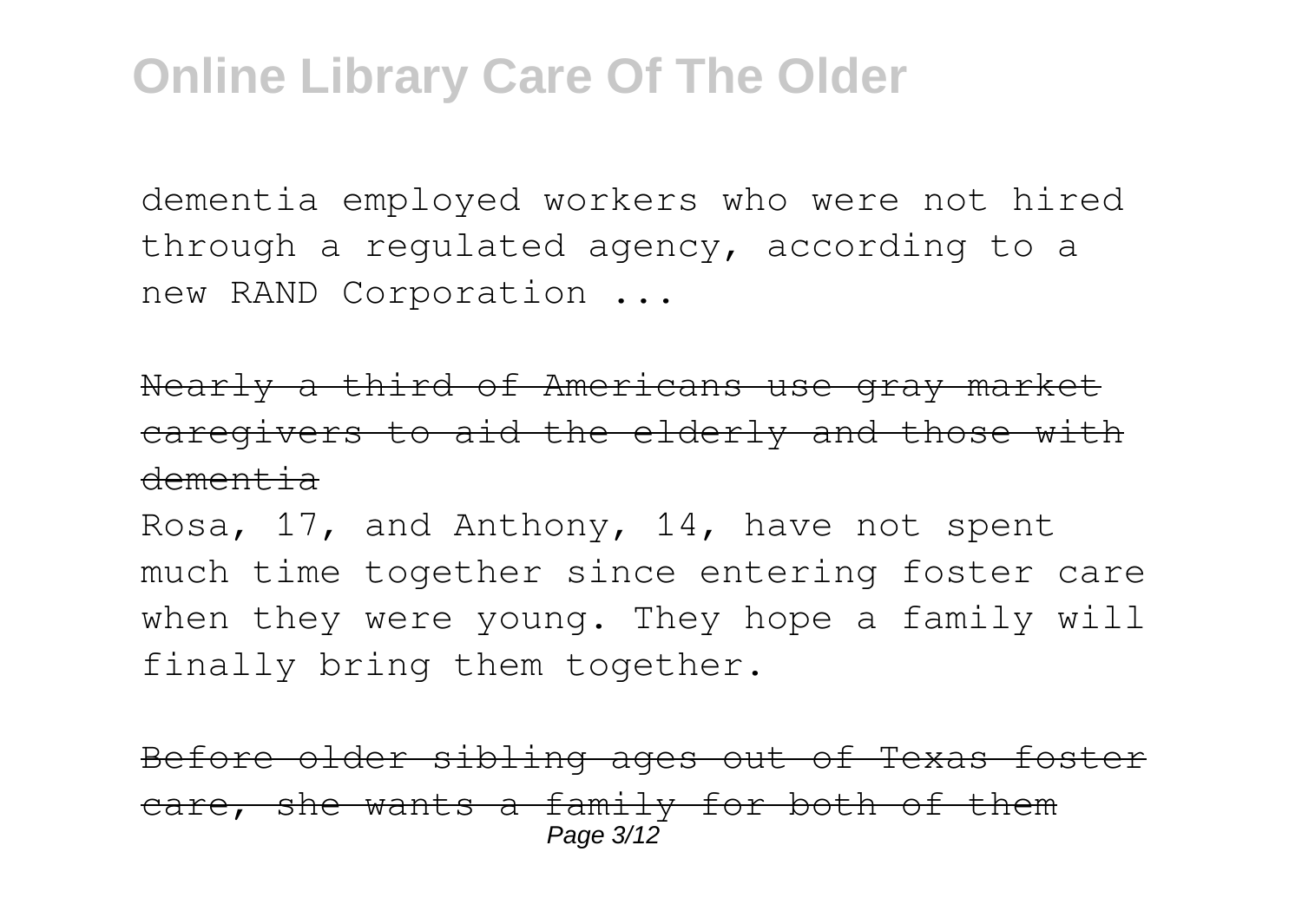Medicare will spend tens of billions on a new Alzheimer's drug of limited benefit but policymakers resist when asked to spend far less on more modest, but practical, functional supports to help ...

FDA's Approval Of A New Alzheimer's Drug Shows What's Wrong With The Way We Care For Frail Older Adults

Vocational students from across Vietnam are inspired to showcase their startup innovations and projects through a robust application of science and technology.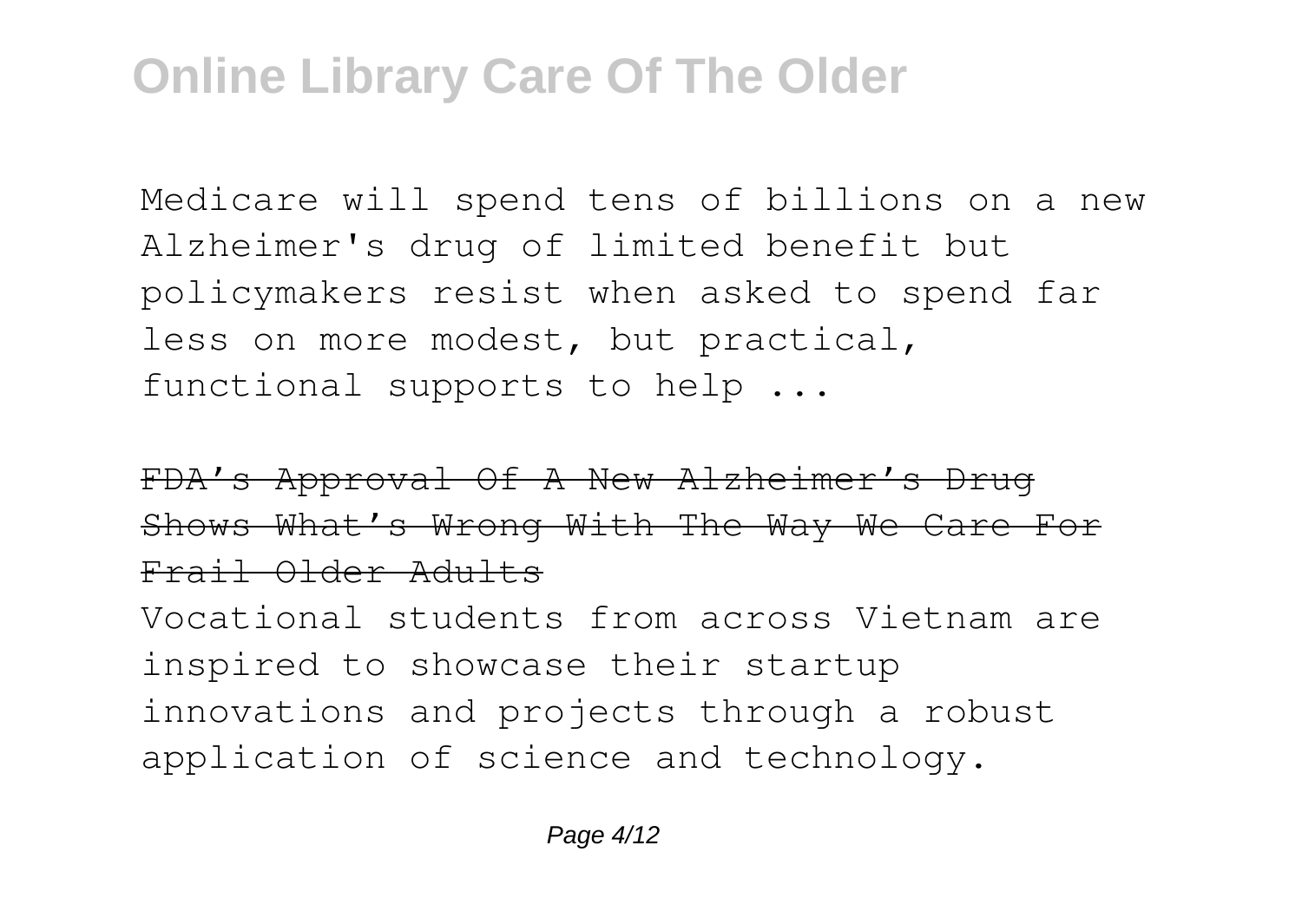Student startup innovation for older persons and people with disability in the COVID 19 Back in 2011, the first wave of Baby Boomers — people born from 1946 to 1964 — celebrated their 65th birthday. That marked a new demographic trend: the aging of the U.S. population.

Chair File: Building Age-Friendly Health Systems to Improve Care for Older Adults We believe in justice for all, yet we fail to achieve this promise when we allow older members of our society to be abused, neglected or exploited. Page 5/12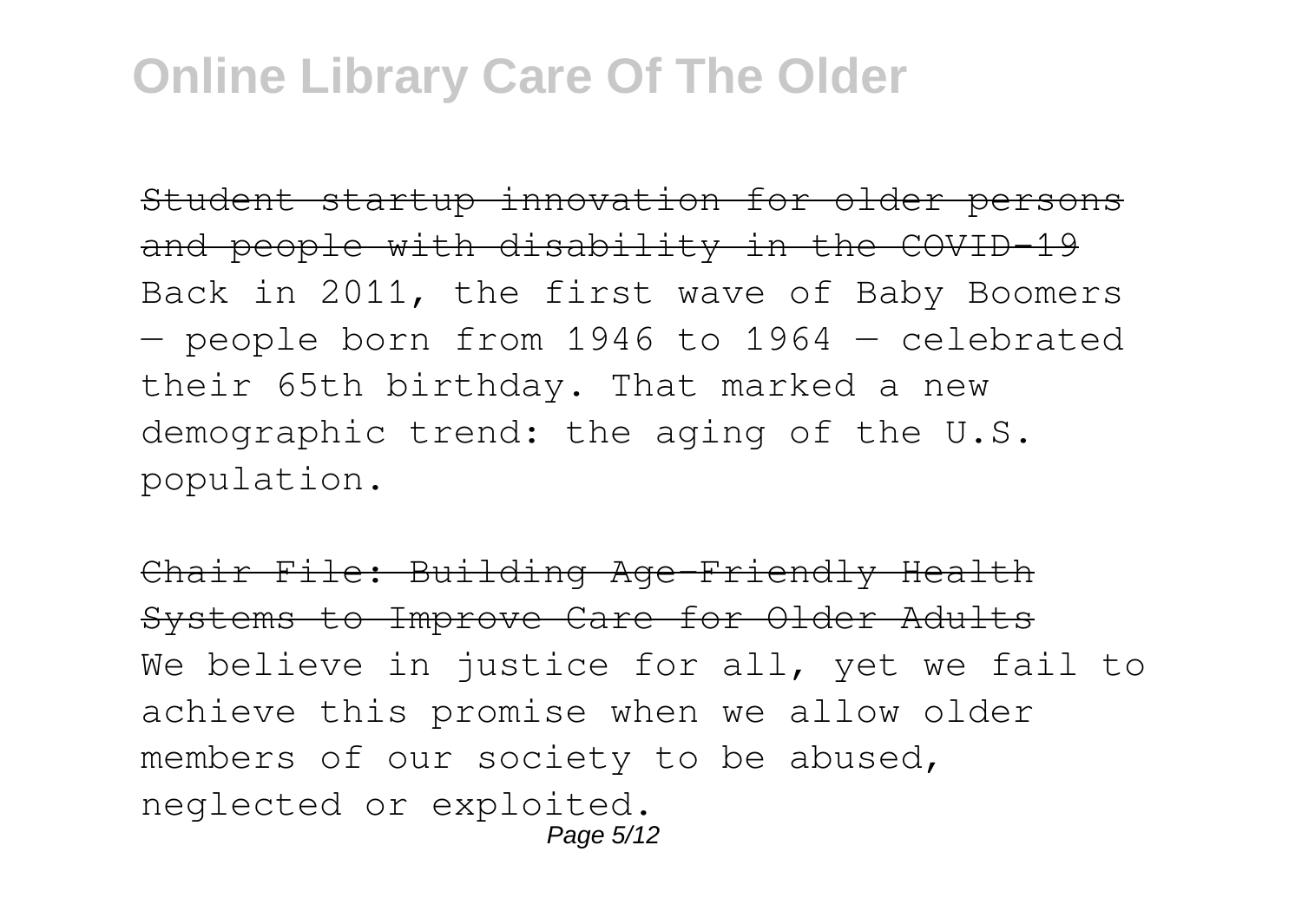Prosecutor: Prevent elder abuse and protect the older generation that took care of us The National Academy of Medicine and the National Institutes of Health have called for urgent action to improve the care delivered to the nearly 1,000,000 older Americans who die in intensive care ...

Integrated Supportive and Palliative Care for Older Adults in the ICU (ProPACC) I've seen a lot of older people show up to be allies in various marches and protests. Though we may have inherited a lot of issues Page 6/12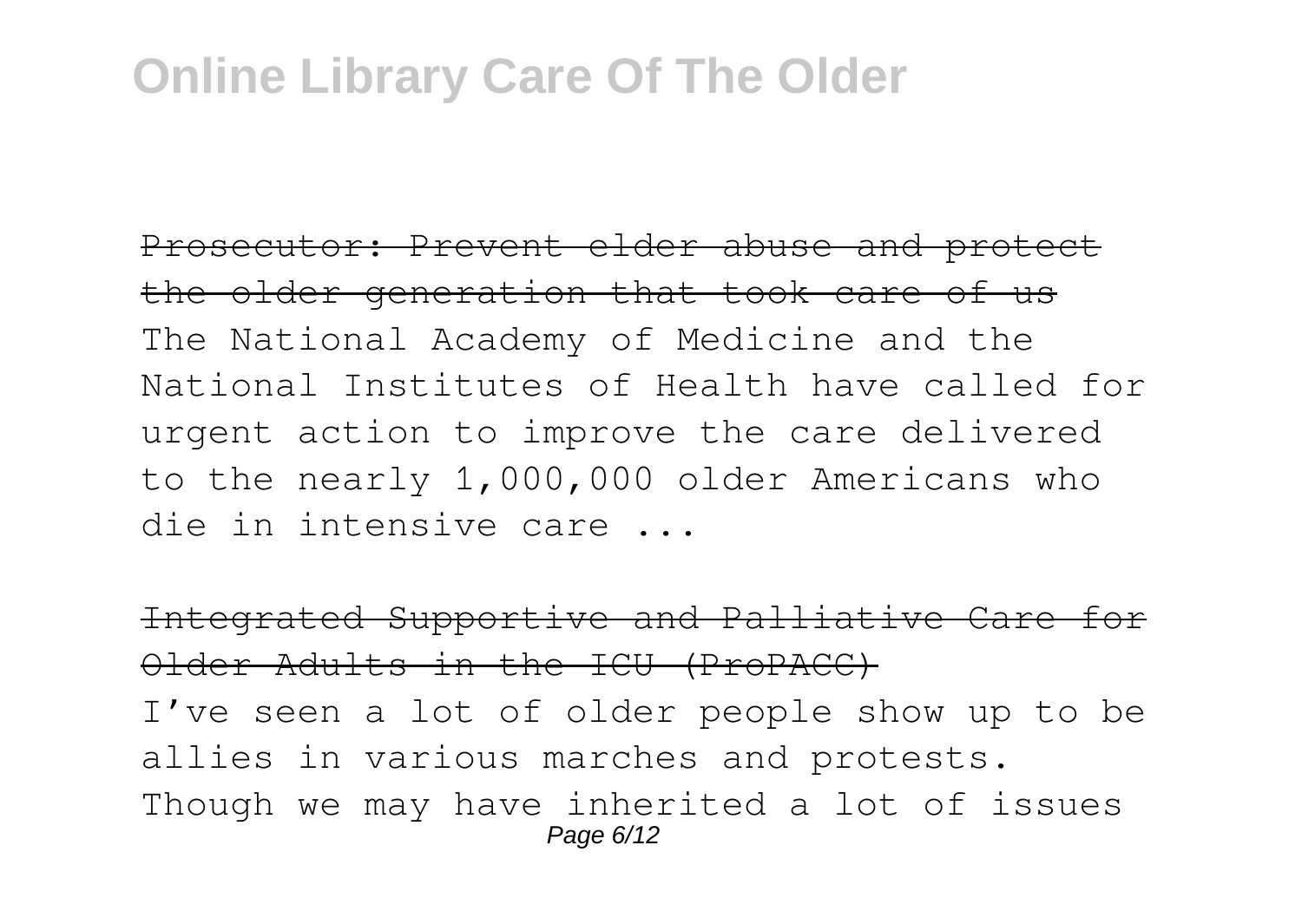from past generations like the climate crisis, but a lot younger ...

Speak Out: Do older generations care about issues that are important to teens? Conservatorships, also known as guardianships, should be a 'last-case scenario' Britney Spears's highly anticipated hearing on her yearslong conservatorship is slated for June 23, an event that can ...

The hearing for Britney Spears and her 'toxic' conservatorship case approaches — why all Americans, especially older ones, should Page 7/12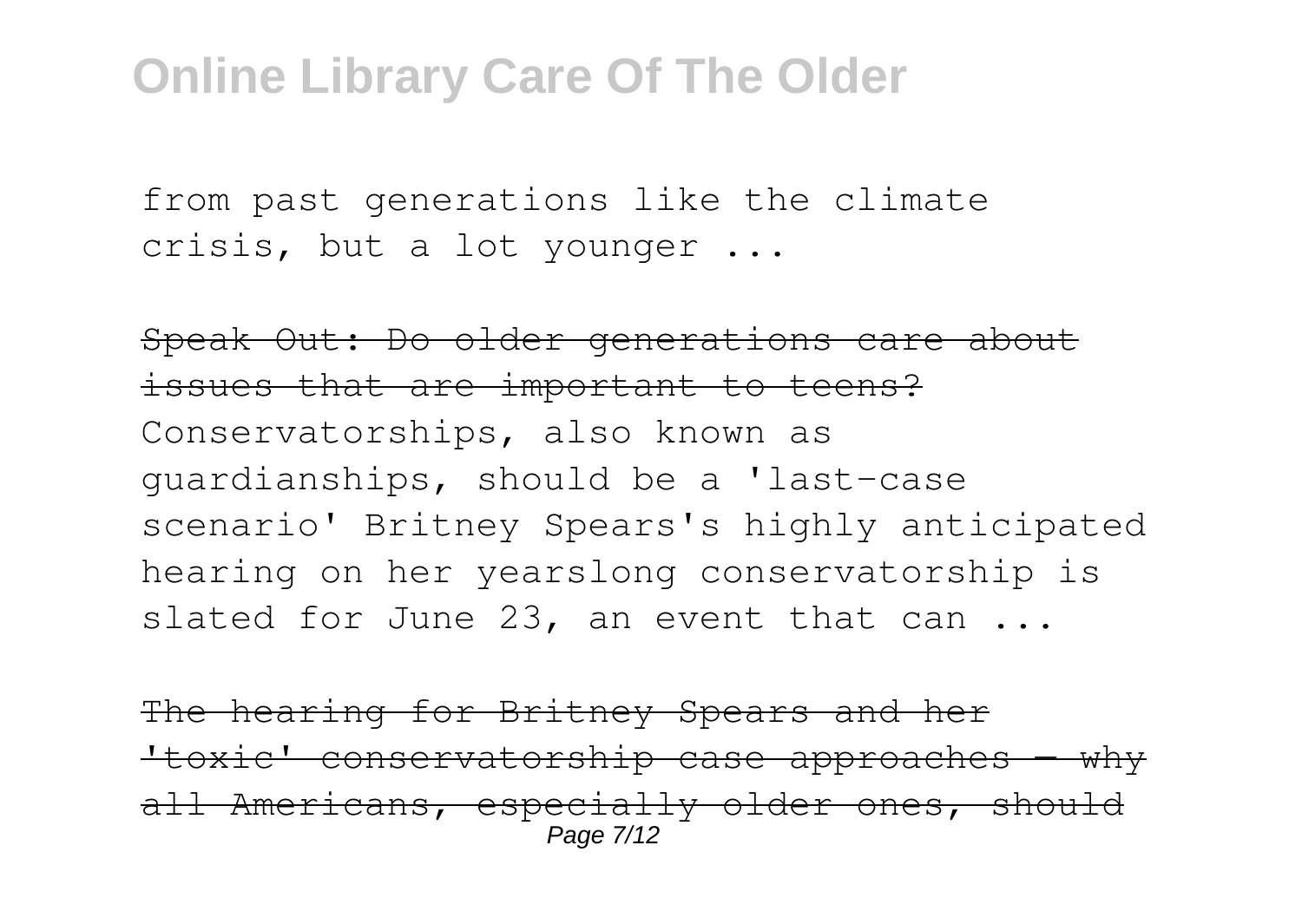stay tuned

Telehealth and Telecare News since 2005 ...

#### US FCC releases Round 2 of the Connected Care Pilot Program with 36 projects

A Surrey care home has invested in new traffic signs along its driveway depicting a dancing couple in a bid to stop perceptions of older people as being "frail, slow-moving and often simply weary of ...

Care home installs new road signs in a bid to stop public perception of older people The daughter of the late 'Fast & Furious' Page 8/12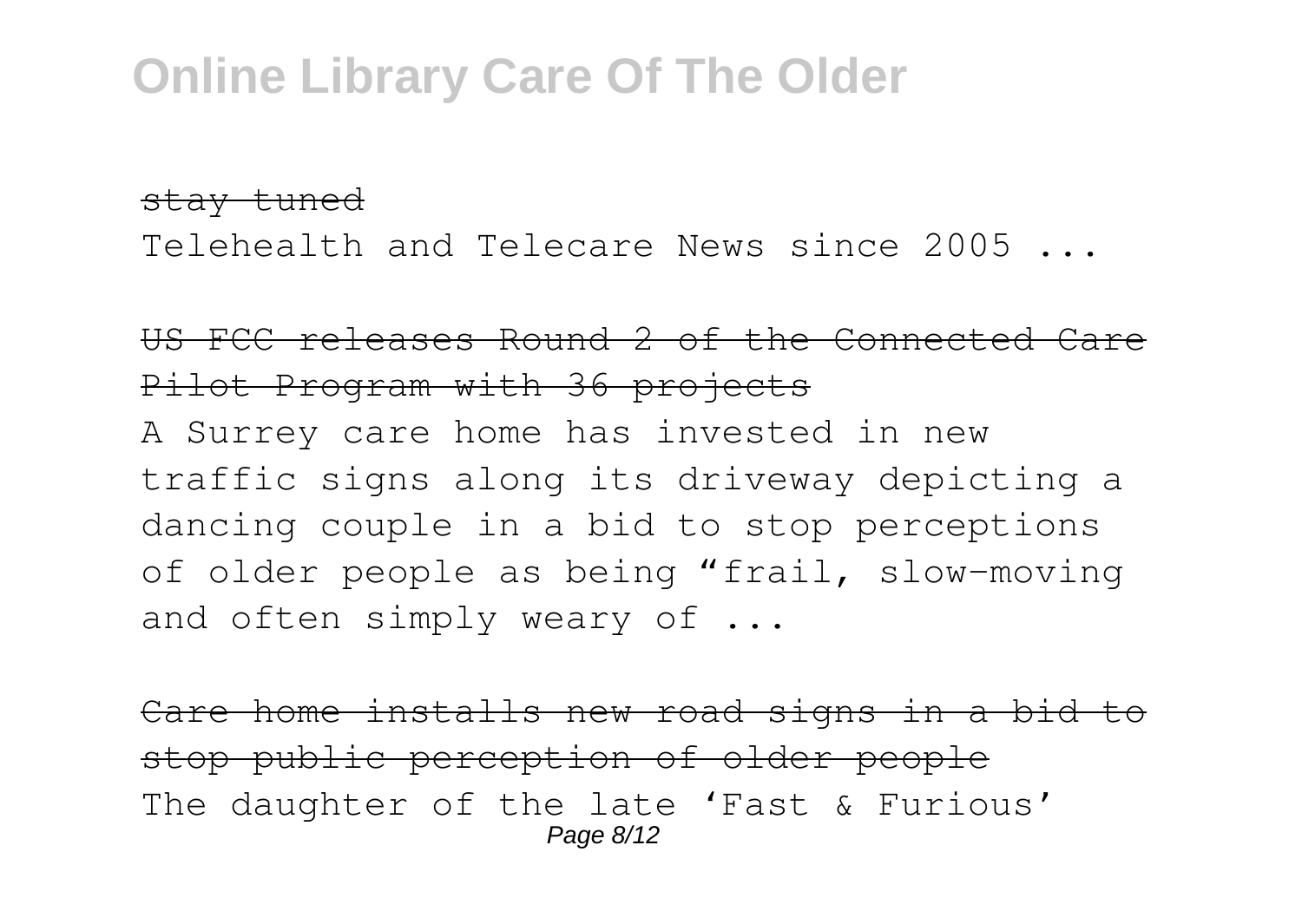star Paul Walker opens up about her father's crystal collection, her love of wellness technology, and how a new haircut has helped define her.

#### Model Meadow Walker on Beauty, Self-Care and the Story of Her Blunt Bob

The world's emergence from the coronavirus pandemic is set to unleash a wave of spending by older consumers, with increasing opportunities for investors in aging-linked stocks.

r the Pandemic, a Wave of Spending Page  $9/12$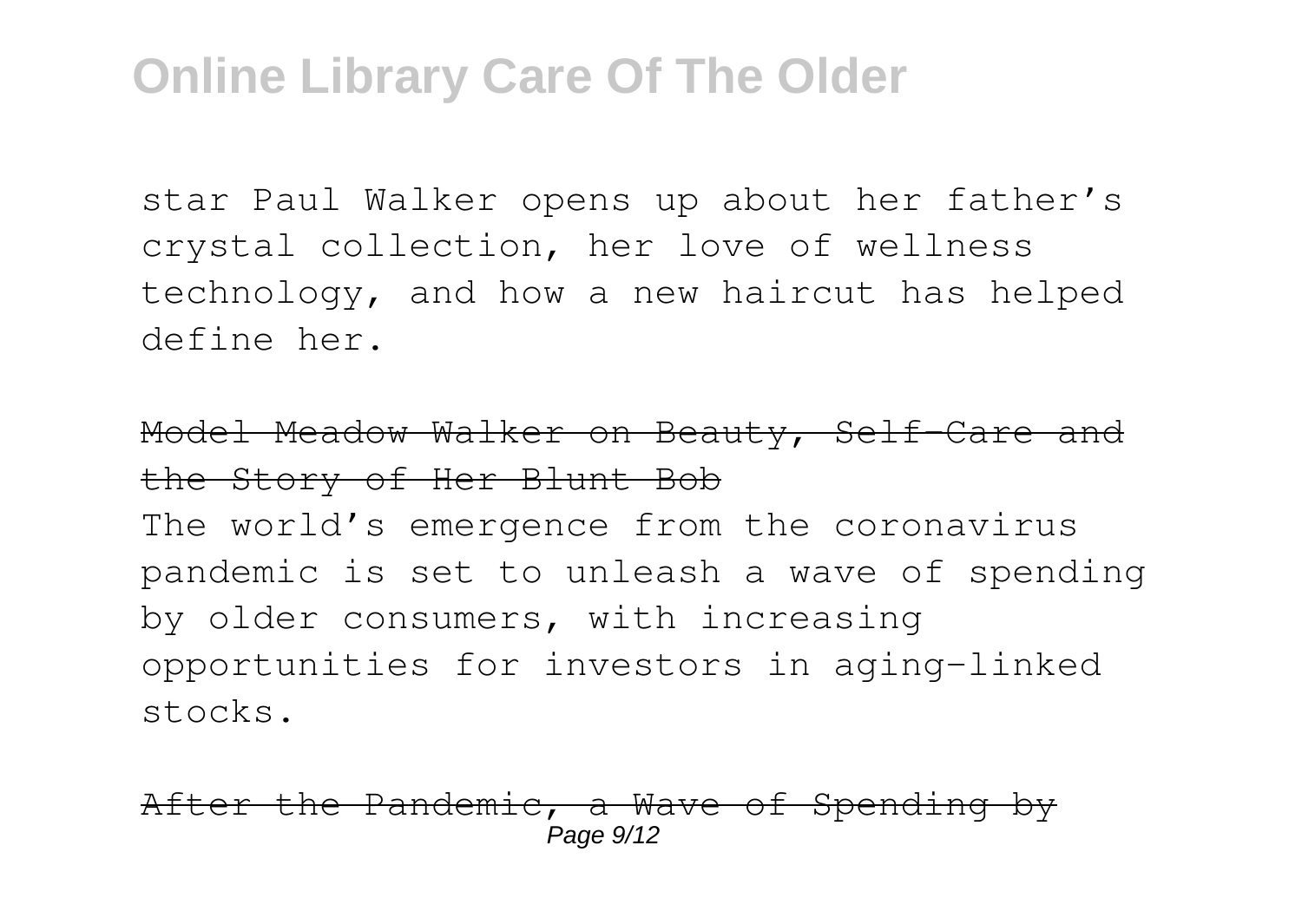#### Older Consumers

While dementia remains highly stigmatized, a new AARP report shows that health care providers overestimate the worry that adults 40 and older would feel if they had dementia. One ...

AARP Report Shows Disconnect Between Patient, Health Care Provider Views of Dementia Fetter Health Care Network will be hosting several COVID-19 vaccination clinics throughout the Lowcountry during the month of June. Currently, individuals ...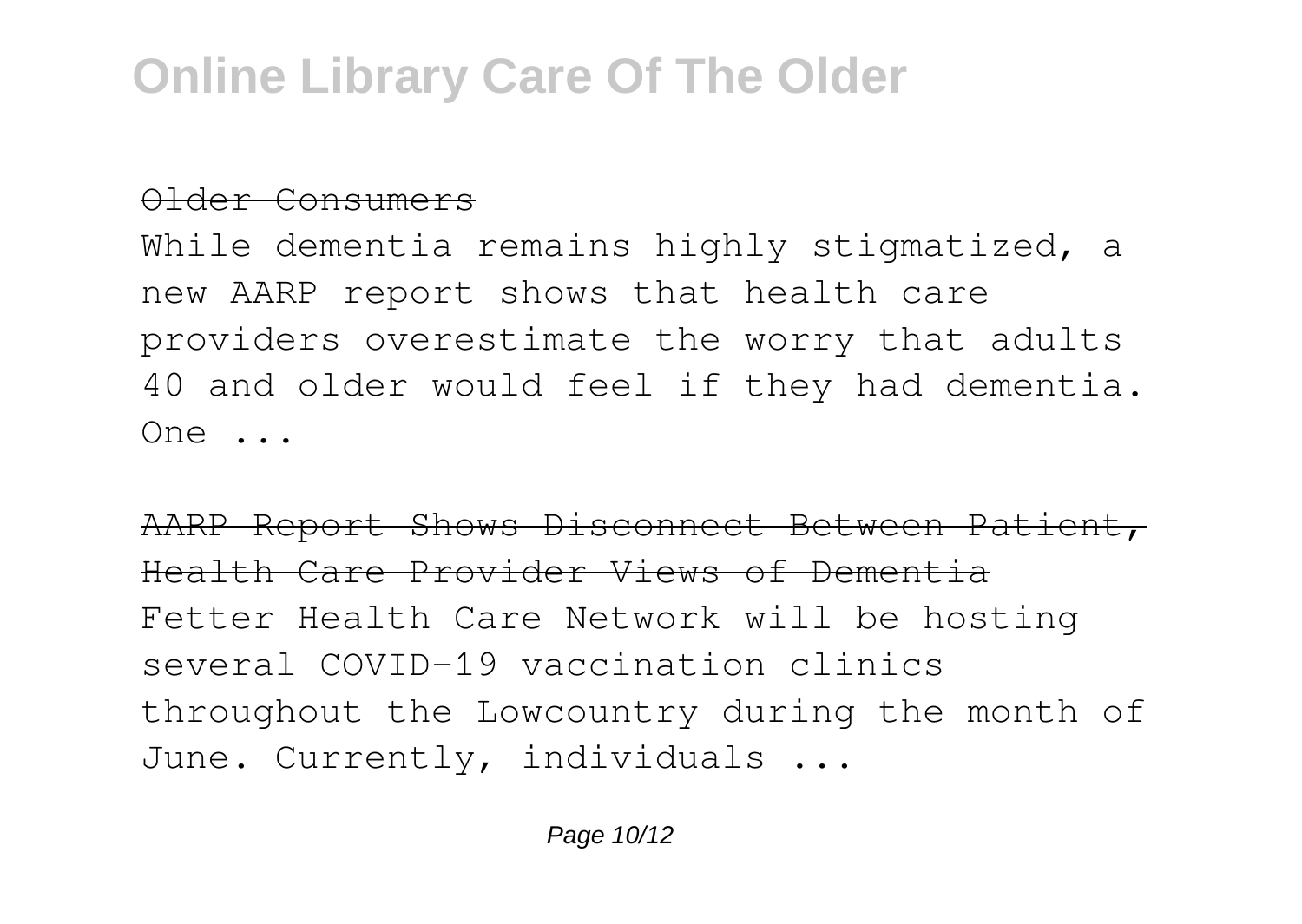Fetter Health Care Network hosting multiple vaccine clinics through rest of the month Jolie Gallagher and her husband were not looking to expand their pack when they spotted the black dog on an animal welfare organization's Instagram page in March. But "when I found out she was a ...

'She was a ready-to-go dog': The advantages of older pets

Rand issued the following news release:. Nearly a third of Americans who arranged for paid care for an older person or someone with dementia employed workers who were not hired Page 11/12